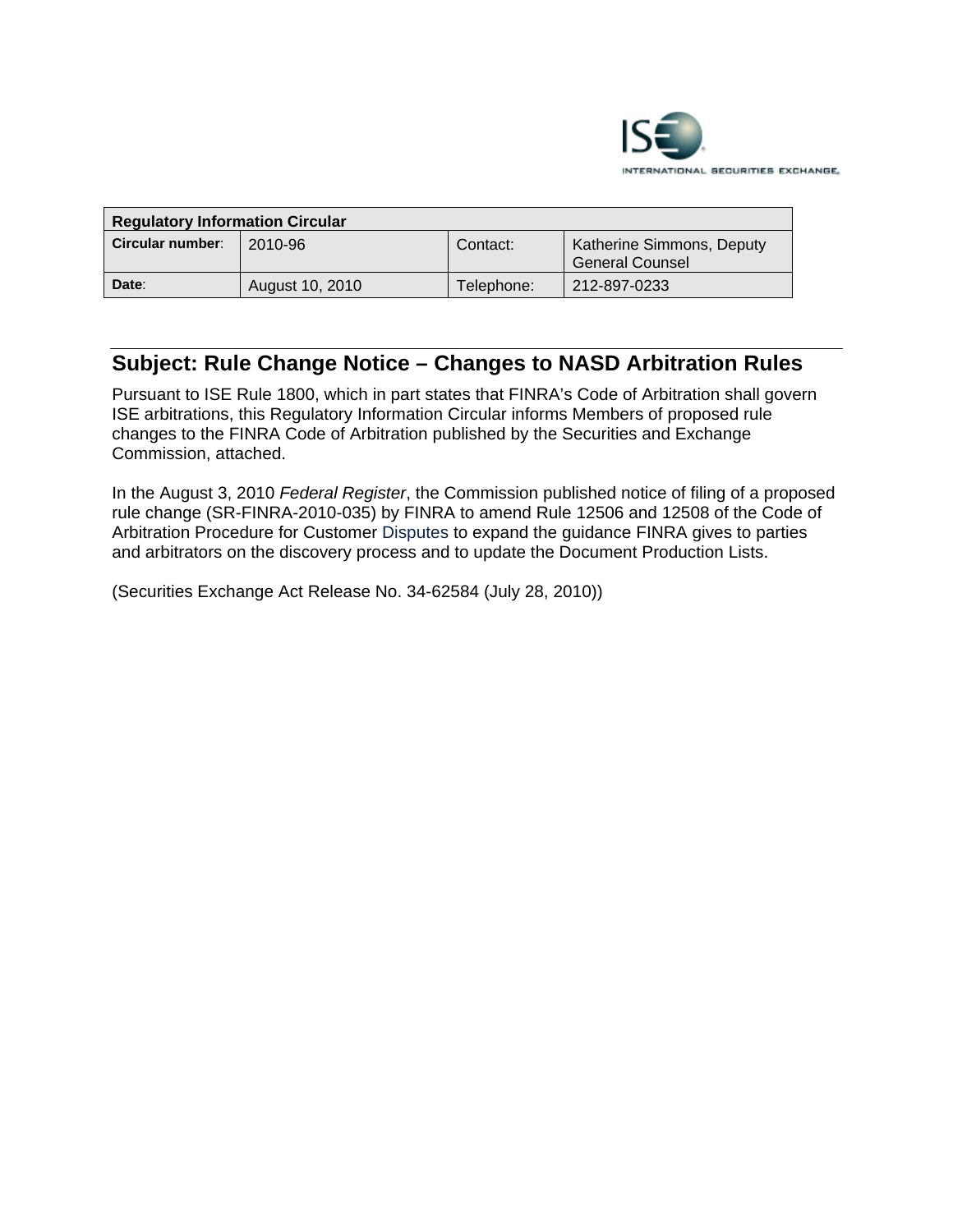NYSEArca–2010–69 and should be submitted on or before August 24, 2010.

For the Commission, by the Division of Trading and Markets, pursuant to delegated authority.5

**Florence E. Harmon,**  *Deputy Secretary.* 

[FR Doc. 2010–18998 Filed 8–2–10; 8:45 am] **BILLING CODE 8010–01–P** 

# **SECURITIES AND EXCHANGE COMMISSION**

**[Release No. 34–62584; File No. SR–FINRA– 2010–035]** 

# **Self-Regulatory Organizations; Financial Industry Regulatory Authority, Inc.; Notice of Filing of Proposed Rule Change Amendments to the Discovery Guide and Rules 12506 and 12508 of the Code of Arbitration Procedure for Customer Disputes**

July 28, 2010.

Pursuant to Section 19(b)(1) of the Securities Exchange Act of 1934  $("Act")^1$  and Rule 19b-4 thereunder,<sup>2</sup> notice is hereby given that on July 12, 2010, the Financial Industry Regulatory Authority, Inc. ("FINRA") filed with the Securities and Exchange Commission (''SEC'' or ''Commission'') the proposed rule change as described in Items I, II, and III below, which Items have been prepared by FINRA. The Commission is publishing this notice to solicit comments on the proposed rule change from interested persons.

# **I. Self-Regulatory Organization's Statement of the Terms of Substance of the Proposed Rule Change**

FINRA is proposing to amend the Discovery Guide, which includes Document Production Lists, and to make conforming changes to Rules 12506 and 12508 of the Code of Arbitration Procedure for Customer Disputes ("Customer Code").

The text of the proposed rule change is available on FINRA's Web site at *[http://www.finra.org,](http://www.finra.org)* at the principal office of FINRA and at the Commission's Public Reference Room.

# **II. Self-Regulatory Organization's Statement of the Purpose of, and Statutory Basis for, the Proposed Rule Change**

In its filing with the Commission, FINRA included statements concerning the purpose of and basis for the proposed rule change and discussed any

comments it received on the proposed rule change. The text of these statements may be examined at the places specified in Item IV below. FINRA has prepared summaries, set forth in sections A, B, and C below, of the most significant aspects of such statements.

*A. Self-Regulatory Organization's Statement of the Purpose of, and Statutory Basis for, the Proposed Rule Change* 

#### 1. Purpose

FINRA proposes to revise the Discovery Guide ("Guide") to expand the guidance FINRA gives to parties and arbitrators on the discovery process and to update the Document Production Lists (''Lists''). The proposal includes conforming changes to Rules 12506 and 12508 of the Customer Code.

#### *Background*

The SEC approved the current Guide in 1999 and FINRA made it available for use in arbitration proceedings involving customer disputes upon the publication of Notice to Members (NTM) 99–90 (November 1999). The Guide provides guidance to parties on which documents parties should exchange without arbitrator or staff intervention, and to arbitrators in determining which documents customers and member firms or associated persons are presumptively required to produce in customer arbitrations.

In March 2004, FINRA determined to review the Guide and consider whether FINRA should update the Guide after more than four years of use. A FINRA Advisory Committee, the National Arbitration and Mediation Committee (''NAMC''), conducted the review. The NAMC is a majority public committee made up of attorneys who represent investors, attorneys who represent brokerage firms, arbitrators, and mediators. In addition, FINRA staff met with other frequent users of the forum representing both the public and the industry to listen to the concerns of each side about the current lists, their proposals for changes, and their reactions to other constituents' proposals. FINRA worked for three years to build a consensus on revisions to the Guide.

In 2008, FINRA filed a proposed rule change with the SEC to update the Guide (''the 2008 proposal''). The 2008 proposal added clarifying and conforming language to the introduction in the Guide and updated the Lists. The SEC received 53 comment letters on the 2008 proposal that clearly signaled that the consensus reached on revisions to the Guide was not broad enough. In

light of the comment letters, FINRA withdrew the filing.<sup>3</sup>

FINRA staff drafted a new Guide which would replace the current Guide in its entirety. The starting point was the 2008 proposal and the comment letters submitted to the SEC on the 2008 proposal. NAMC members shared the staff's draft with interested parties including, among others, attorneys who represent investors, in-house counsel at brokerage firms, and attorneys who handle investor claims at Law School clinics. The NAMC recommended that FINRA appoint a Subcommittee to review the proposal. The Subcommittee, comprised of public and industry NAMC members, reached consensus on a number of revisions to the Guide. The NAMC reviewed the Subcommittee's recommended changes and agreed to make additional revisions. The proposed rule change incorporates the NAMC's suggested revisions.

Commenters on the 2008 proposal suggested that it may be appropriate to eliminate the Lists for specific types of claims since claimants are not required to plead causes of action under the Customer Code. In response to these comments, FINRA proposes to replace the 14 current Lists (two general Lists and 12 separate Lists for specific types of claims) with two Lists. The Lists identify "presumptively discoverable" documents—one for firms/associated persons to produce and one for customers to produce. Although each item on the Lists (with a few exceptions) would be presumptively discoverable in every customer case, parties can still urge that certain documents should not be discoverable. Likewise, parties can ask arbitrators to order production of additional documents that are not on the Lists. The proposed rule change emphasizes that arbitrators retain the flexibility necessary to tailor the Guide to the facts and circumstances of each case. This is especially important because, with the reduction of the Lists from 14 to two, production is no longer dependent on the nature of the claim.

## *Proposed Revisions to the Guide's Introduction*

FINRA is proposing a number of revisions to the Guide's introduction that expand the guidance given to parties and arbitrators on the discovery process generally and clarify how arbitrators should apply the Guide in arbitration proceedings.

The current Guide states that it does not intend to remove the arbitrators' and parties' flexibility in the discovery

<sup>5</sup> 17 CFR 200.30–3(a)(12).

<sup>1</sup> 15 U.S.C. 78s(b)(1).

<sup>2</sup> 17 CFR 240.19b–4.

<sup>3</sup>FINRA filed SR–FINRA 2008–024 on June 11, 2008 and withdrew the filing on May 21, 2009.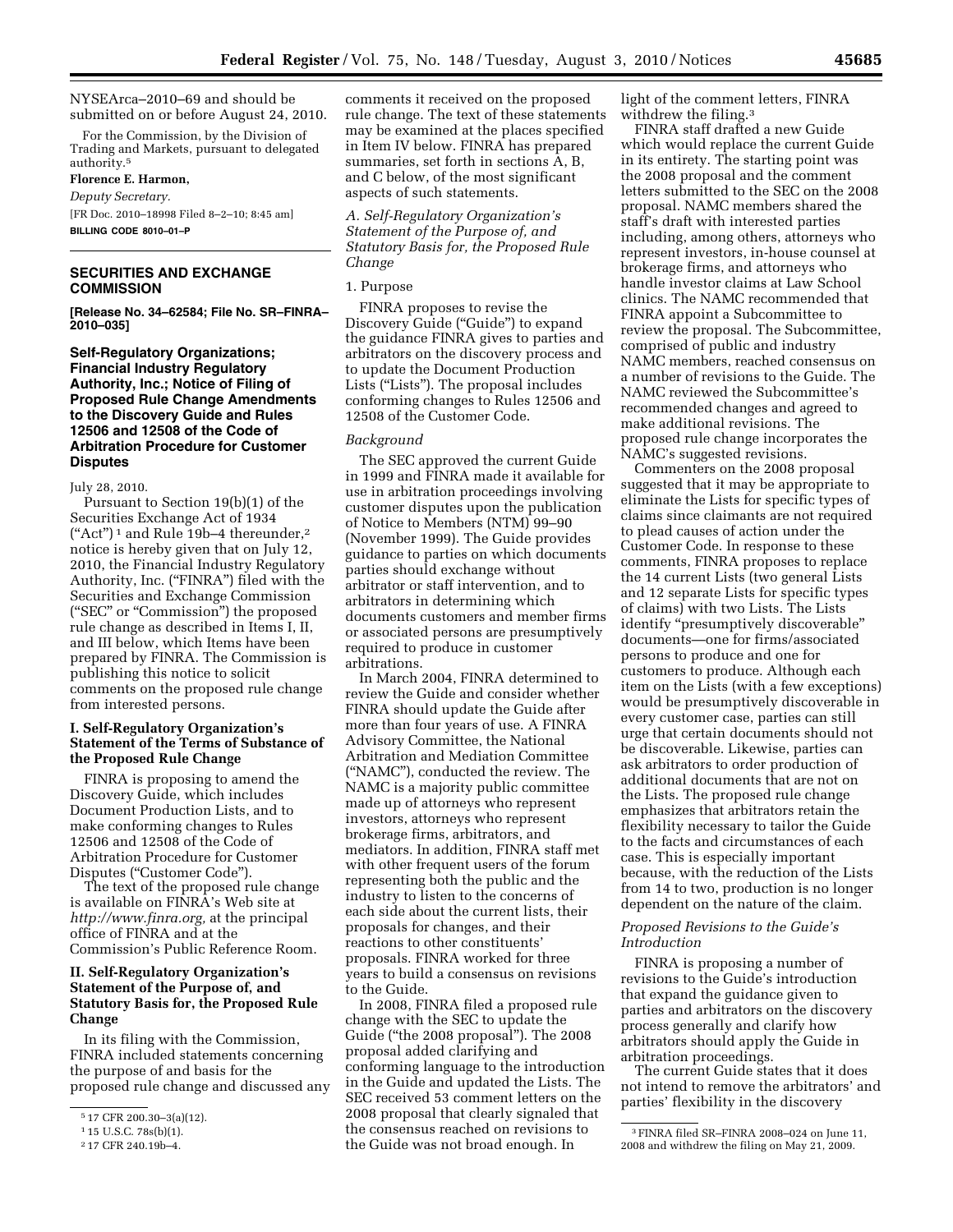process and that arbitrators can order parties to produce documents that are not on the Lists or alter the parties' production schedule. FINRA would revise the introduction to add that arbitrators also can order that parties do not have to produce certain documents on the Lists. The proposed revision would add clarity to the Guide by indicating that the arbitrator's flexibility also includes the ability to order that parties do not have to produce particular documents.

FINRA is proposing to add guidance on how arbitrators should handle objections based on cost or burden of production. The introduction would state that if a party demonstrates that the cost or burden is disproportionate to the need for the document, the arbitrators should determine if the document is relevant or likely to lead to relevant evidence. If the arbitrators determine that the document is relevant or likely to lead to relevant evidence they should consider whether there are alternatives that can lessen the impact of production, such as narrowing the time frame or scope of an item, or determining whether another document can provide the same information. Since FINRA is proposing to require production of most of the List items in every case, it is important to emphasize that arbitrators may consider alternative ways to facilitate discovery. FINRA believes the discussion will help arbitrators to balance the parties' discovery needs with the need to keep the arbitration process expeditious and cost effective.

FINRA is proposing to move to the introduction the content in current footnote one, which explains that only parties must produce documents pursuant to the Guide. FINRA is not proposing to make any substantive changes to the content of the footnote.

FINRA is proposing to state that certain items on the Lists may not be relevant in a particular case when the firm's business model (*e.g.,* full service firm, discount broker, or online broker) is considered. FINRA members create and retain various documents for business and regulatory purposes. Depending on how a firm operates, a particular item on the Lists may or may not be relevant. The proposed addition to the introduction would enhance the Guide because it makes parties and arbitrators aware that it is appropriate to recognize firm differences during the discovery process.

FINRA considers electronic files to be documents within the meaning of the Guide. FINRA is proposing to update the Guide by expressly stating that electronic files are documents within

the meaning of the Guide and that arbitrators shall decide any disputes that arise about the form in which a party produces a document.

Commenters on the 2008 proposal expressed concerns that FINRA does not give arbitrators and parties enough guidance about what information they should treat as confidential. The commenters asked FINRA to incorporate into the Guide language from an article in FINRA's newsletter for arbitrators and mediators, the *Neutral Corner,*4 that advises arbitrators that the party asserting confidentiality in the discovery process has the burden of establishing that the documents require confidential treatment and enumerates factors that arbitrators should consider when deciding questions about confidentiality. In response to the comments, FINRA is proposing to expand the discussion on confidentiality in the Guide to include the statement relating to the burden of establishing that documents require confidential treatment and to enumerate factors that arbitrators should consider when deciding questions about confidentiality. The factors include:

• Whether the disclosure would constitute an unwarranted invasion of personal privacy (*e.g.,* an individual's Social Security number, or medical information);

• Whether there is a threat of harm attendant to disclosure of the information;

• Whether the information contains proprietary confidential business plans and procedures or trade secrets;

• Whether the information has previously been published or produced without confidentiality or is already in the public domain;

Whether an excessively broad confidentiality order could be against the public interest or could otherwise impede the interests of justice; and

• Whether there are legal or ethical issues which might be raised by excessive restrictions on the parties.

Currently, if a party states that no responsive documents for a particular item "exist," and the requesting party asks for an affirmation to that effect, the responding party is required to make such an affirmation. FINRA is proposing to delete the word "exist" and to refer instead to documents ''in the party's possession, custody, or control.'' FINRA believes that "exist" is vague and that the new phrase would add clarity to the Guide by explaining which documents

parties are required to produce. FINRA would clarify that, in appropriate cases, the arbitrators may order a party to provide an affirmation regarding a discovery request for documents beyond those contained in the Guide. FINRA also proposes to revise the Guide to emphasize that parties are not required to create documents in response to items on the Lists that are not already in the parties' possession, custody, or control.

## *List 1—Documents the Firm/Associated Persons Shall Produce in All Customer Cases*

The documents identified in each numbered item are presumptively discoverable in every case unless the item specifically limits production to a specific type of claim. To distinguish between customers who are parties to an arbitration and other customers of a brokerage firm, the discussion below refers to customer parties as ''claimants'' throughout.

Proposed List 1, Item 1—In the current Guide, firms/associated persons are required to produce agreements with claimants relating to account opening documents, and new account forms, cash, margin, and option agreements, trading authorizations, discretionary authorizations, and powers of attorney (see current List 1, Item 1). FINRA is also proposing to expand this item to require firms/associated persons to produce account record information (including the claimants' names, tax identification numbers, addresses, telephone numbers, dates of birth, employment statuses, annual incomes, net worth, and account investment objectives) and documents relating to the claimants' risk tolerance. The account record contains information about the claimants that the firm recorded. The record also indicates whether the associated persons responsible for the account signed the record and whether a principal at the firm approved or accepted the record.

Proposed List 1, Item 2—The current Guide requires firms/associated persons to produce all correspondence between the claimants and the firm/associated person relating to the transactions at issue (see current List 1, item 5). Firms/ associated persons are also required to produce account statements for the claimants' accounts (see current List 1, Item 2) and confirmations for the claimants' transactions at issue (see current List 1, Item 3).

FINRA is proposing to add clarity to the item by: (1) Specifying that the required documents are those that were sent to the claimants or received by the firm and relate to the accounts or

<sup>4</sup>The article, *Arbitrators and Orders of Confidentiality,* The Neutral Corner, April 2004, is available at: *[http://www.finra.org/](http://www.finra.org/ArbitrationMediation/Neutrals/Education/NeutralCorner/P010040) [ArbitrationMediation/Neutrals/Education/](http://www.finra.org/ArbitrationMediation/Neutrals/Education/NeutralCorner/P010040) [NeutralCorner/P010040.](http://www.finra.org/ArbitrationMediation/Neutrals/Education/NeutralCorner/P010040)*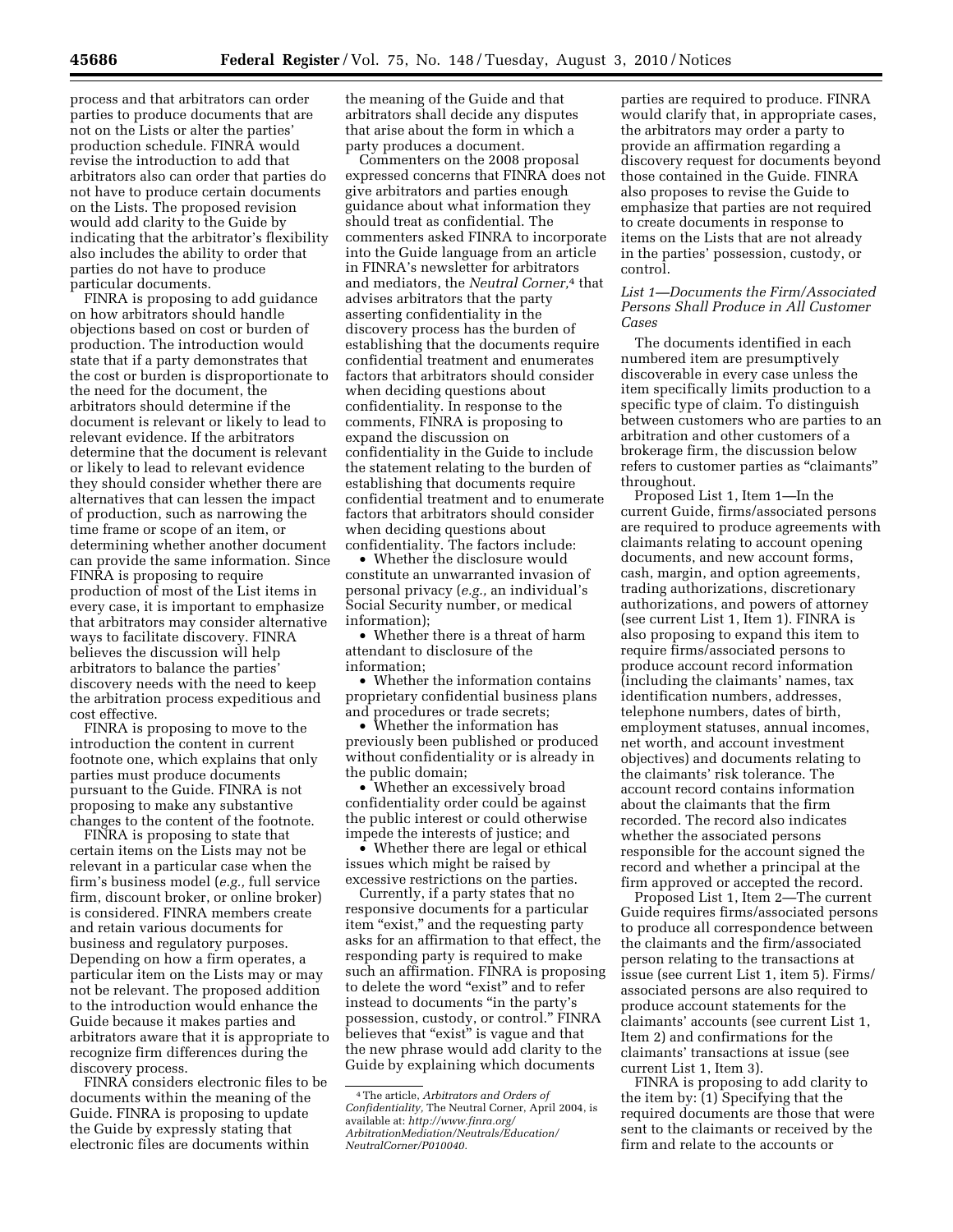transactions at issue; and (2) specifying that firms/associated persons are required to produce, among other documents, those that relate to asset allocation, diversification, trading strategies, and market conditions.

Commenters on the 2008 proposal requested that FINRA require firms/ associated persons to produce statement inserts and marketing materials if requested. In response to the commenters' request, FINRA proposes to expand the item to require firms/ associated persons to produce all advertising materials sent to customers of the firm that refer to the securities and/or account types that are at issue. This addition would provide claimants with documents the firm disseminated which advertised the specific products or account types that are at issue in the case, without requiring firms to produce all generic materials sent to all customers.

FINRA is proposing to eliminate the requirement that firms/associated persons produce account statements for the claimants' accounts and confirmations for the claimants' transactions at issue. In many instances, the claimants have retained account statements and/or confirmations, and requiring production of these documents in every case adds unnecessary delay and cost to the discovery process. If necessary, the claimants may request these documents separately.

Proposed List 1, Item 3—FINRA is proposing to require firms/associated persons to produce documents evidencing investment or trading strategies utilized or recommended in the claimants' accounts, including, but not limited to, options programs, and any supervisory review of such strategies. This new item in the Guide would ensure that claimants have access to evidence of trading strategies utilized or recommended that the firm/ associated persons may not have publicly disseminated. The proposal also provides claimants with documentation of any management supervision over the accounts.

Proposed List 1, Item 4—In the current Guide, for claims alleging unauthorized trading, firms/associated persons are required to produce the documents they relied on to establish that claimants authorized the transactions at issue (See current List 11, Item 3). For claims alleging unauthorized trading, the proposed Guide would also require firms/ associated persons to produce all documents relating to the claimants' authorization of transactions. This addition acknowledges that there may

be documents in addition to those relied on by the firm that are relevant or could lead to relevant evidence.

Proposed List 1, Item 5—The current Guide requires firms/associated persons to produce, for specified claim types, all materials prepared or used by the firm/ associated persons relating to the transactions or products at issue, including research reports, prospectuses, and other offering documents such as documents intended or identified as being ''for internal use only,'' and worksheets or notes indicating the associated persons reviewed or read such documents. As an alternative, the firm/associated persons may produce a list of such documents that contains sufficient detail for the claimants to identify each document listed. Upon request by a party, the firm/associated persons are required to provide any documents identified on that alternative list (see current List 7 titled Misrepresentation/Omissions, List 9 titled Negligence/Breach of Fiduciary Duty, and List 13, Item 1 relating to claims alleging unsuitability).

FINRA is proposing to add clarity to this item by specifying that, in addition to materials prepared or used by the firm/associated persons, the firm/ associated persons must produce the materials provided to the claimants. The amendments would also require production of sales materials and performance or risk data. FINRA is proposing to delete the alternative twostep production procedure to reduce delays in the discovery process.

Proposed List 1, Item 6—The current Guide requires firms/associated persons to produce all notes, including entries in any diary or calendar, relating to the claimants' accounts at issue (see current List 1, Item 6). FINRA is proposing to expand the scope of the item by requiring production of notes relating to the claimants in addition to the claimants' accounts or transactions at issue. For example, notes about the claimants' other accounts may provide evidence in the case.

Proposed List 1, Item 7—The current Guide requires firms/associated persons to produce records relating to the claimants' accounts at issue, such as internal reviews and exception and activity reports, which reference the claimants' accounts at issue (see current List 1, Item 11). FINRA is proposing to clarify the item by specifying that firms/ associated persons would be required to produce notes or memoranda evidencing supervisory, compliance, or managerial review of the claimants' accounts or trades for the period at issue. The item would also require production of correspondence between

the claimants and the firm/associated persons relating to the claimants' accounts or transactions that bear indications of managerial, compliance, or supervisory review of such correspondence. The Guide would address exception reports and supervisory reviews, among other documents, in proposed Item 13.

Proposed List 1, Item 8—The current Guide requires firms/associated persons to produce recordings and notes of telephone calls or conversations about the claimants' accounts at issue that occurred between the associated persons and the claimants (see current List 1, Item 7). FINRA proposes to expand this item to include telephone logs. Currently, telephone logs are only required in cases alleging unauthorized trading (see current List 11, Item 2). However, FINRA would narrow the item from records relating to the claimant's "accounts at issue" to records relating to the "transactions at issue." Producing recordings of telephone calls is labor intensive, expensive, and difficult for firms unless the claimants are able to specify a telephone call's date and time, provide the name of a person the claimants spoke to at the firm, and/or specify the trade placed during the conversation.

Proposed List 1, Item 9—FINRA is proposing to require firms/associated persons to produce writings reflecting communications between the associated persons assigned to the claimants' accounts at issue during the time period at issue and members of the firm's compliance department relating to the securities/products at issue and/or the claimants' accounts. FINRA believes that such writings may provide evidence relating to, among other matters, supervision of the associated persons handling the claimants' accounts. This item would be new in the Guide.

Proposed List 1, Item 10—The current Guide requires firms/associated persons to produce Forms RE–3, U–4, and U–5, including all amendments, customer complaints identified in the forms, and customer complaints of a similar nature against the associated persons handling the accounts at issue (see current List 1, Item 8).

FINRA proposes to amend this item to require that firms/associated persons produce Forms RE–3, U–4, and U–5, and the Disclosure Reporting Pages for the associated persons assigned to the claimants' accounts at issue during the time period at issue. Disclosure Reporting Pages, which are actually part of Forms U–4 and U–5, provide claimants with valuable, detailed information about prior customer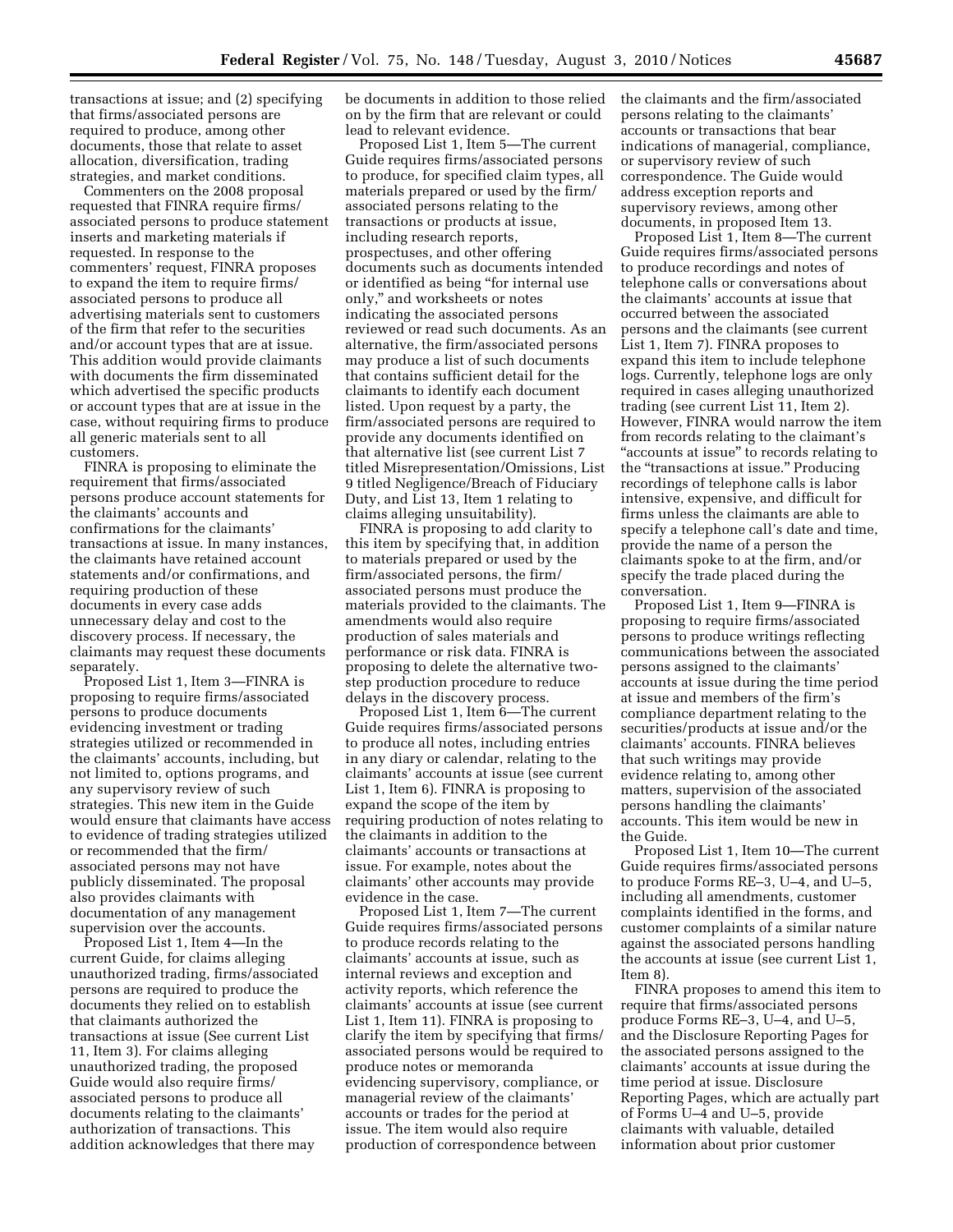complaints. FINRA would narrow production of these forms to the associated persons assigned to the claimants' accounts at issue during the time period at issue, to ease the burden of production for the firms. Because of the sensitive nature of the personal information, FINRA would permit the firm to redact the associated persons' Social Security numbers.

Commenters on the 2008 proposal requested that FINRA require firms/ associated persons to produce all customer complaints against the associated persons. To respond to these comments, FINRA proposes to require firms/associated persons to produce all customer complaints filed against the associated persons assigned to the accounts at issue that were generated between three years prior to the first transactions at issue through filing of the Statement of Claim, redacted to prevent disclosure of nonpublic personal information about complaining customers.

Proposed List 1, Item 11—The current Guide requires firms/associated persons to produce all sections of the firm's Compliance Manuals related to the claims alleged in the Statement of Claim, including any separate or supplemental manuals governing the duties and responsibilities of the associated persons and supervisors, any bulletins (or similar notices) issued by the compliance department, and the table of contents and index to each Manual (see current List 1, Item 9).

FINRA is proposing to amend this Item to replace compliance manuals with "manuals and all updates thereto" and compliance department with "firm." The proposal would clarify that the firm/associated persons must produce the manuals regardless of whether the firm characterizes them as "compliance manuals,'' and firms/associated persons must produce bulletins from any department issuing them. FINRA is also proposing to clarify that production of manuals, bulletins, and updates is required for all years in which the Statement of Claim alleges that the conduct occurred. Updates are material to establishing the firm procedures in place during a specified time frame.

FINRA would also amend the item to require firms/associated persons to provide a list of all of manuals and bulletins which may contain directives related to the conduct or product at issue in the claim. The list would enable claimants to identify any additional manual or bulletin sections that may be relevant to their claims.

Proposed List 1, Item 12—The current Guide requires firms/associated persons to produce all analyses and

reconciliations of the claimants' accounts during the time period and/or relating to the transactions at issue (see current List 1, Item 10). FINRA is proposing to amend this item to clarify that production is limited to analyses and reconciliations ''prepared'' during the time period at issue, and includes analyses and reconciliations prepared as part of a review of the claimants' accounts or transactions at issue. These documents are valuable because they may contain firm findings concerning reviews of claimants' accounts.

Proposed List 1, Item 13—For claims alleging failure to supervise, the current Guide requires the production of all exception reports and supervisory activity reviews relating to the associated persons and/or the claimants' accounts generated not earlier than one year before or not later than one year after the transactions at issue, and all other documents reflecting supervision of the associated persons and the claimants' accounts (see current List 5, Item 2).

FINRA is proposing to require firms/ associated persons to produce all exception reports, supervisory activity reviews, concentration reports, active account runs, and similar documents produced to review for activity in the claimants' accounts related to the allegations in the Statement of Claim or in which the transactions at issue are referenced or listed.

For claims alleging failure to supervise, FINRA is proposing to expand production beyond the review of activity in the claimants' accounts also to cover other customer accounts handled by associated persons at the firm. In such cases, FINRA is proposing to require firms/associated persons to produce all exception reports, supervisory activity reviews, concentration reports, active account runs, and similar documents produced to review for activity in customer accounts handled by associated persons and related to the allegations in the Statement of Claim that were generated not earlier than one year before or not later than one year after the transactions at issue.

FINRA would limit production to documents related to the allegations made in the Statement of Claim to ease the burden of production for firms/ associated persons. FINRA believes that narrowing the item would not negatively impact claimants because firms/associated persons would continue to produce reports related to the claimants' claims.

Proposed List 1, Item 14—For claims alleging failure to supervise, the current Guide requires production of the

portions of internal audit reports at the branch in which the claimants maintained accounts that focused on the associated persons or the transactions at issue, and were generated not earlier than one year before or not later than one year after the transactions at issue and discussed alleged improper behavior in the branch against other individuals similar to the improper conduct alleged in the Statement of Claim (see current List 5, Item 3). FINRA is not proposing any substantive changes to this Item.

Proposed List 1, Item 15—The current Guide requires the production of records of disciplinary action taken against associated persons by any regulator or employer for all sales practice violations or conduct similar to the conduct alleged to be at issue (see current List 1, Item 12). FINRA is not proposing any substantive changes to this item.

Proposed List 1, Item 16—FINRA is proposing to require firms/associated persons to produce all investigations, charges, or findings by any regulator (state, federal or self-regulatory organization) and the firm/associated persons' responses to such investigations, charges, or findings for the associated persons' alleged improper behavior similar to that alleged in the Statement of Claim. This new item in the Guide would expand the scope of documents that relate to the associated persons' disciplinary history.

Proposed List 1, Item 17—For claims alleging failure to supervise, the current Guide requires production of the portions of examination reports or similar reports following an examination or an inspection conducted by a state or federal agency or a selfregulatory organization that focused on the associated persons or the transactions at issue or that discussed alleged improper behavior in the branch against other individuals similar to the improper conduct alleged in the Statement of Claim (see current List 5, Item 4). Commenters on the 2008 proposal requested that FINRA include a time limit for production of these documents. In response to these comments, FINRA is proposing to limit production to those reports issued for the period one year before the transactions at issue through the filing of the Statement of Claim. FINRA believes that restricting the time frame for production would reduce the firms' burden of production and offset the expansion of this production to all cases while ensuring that claimants have access to the reports that relate to their claims.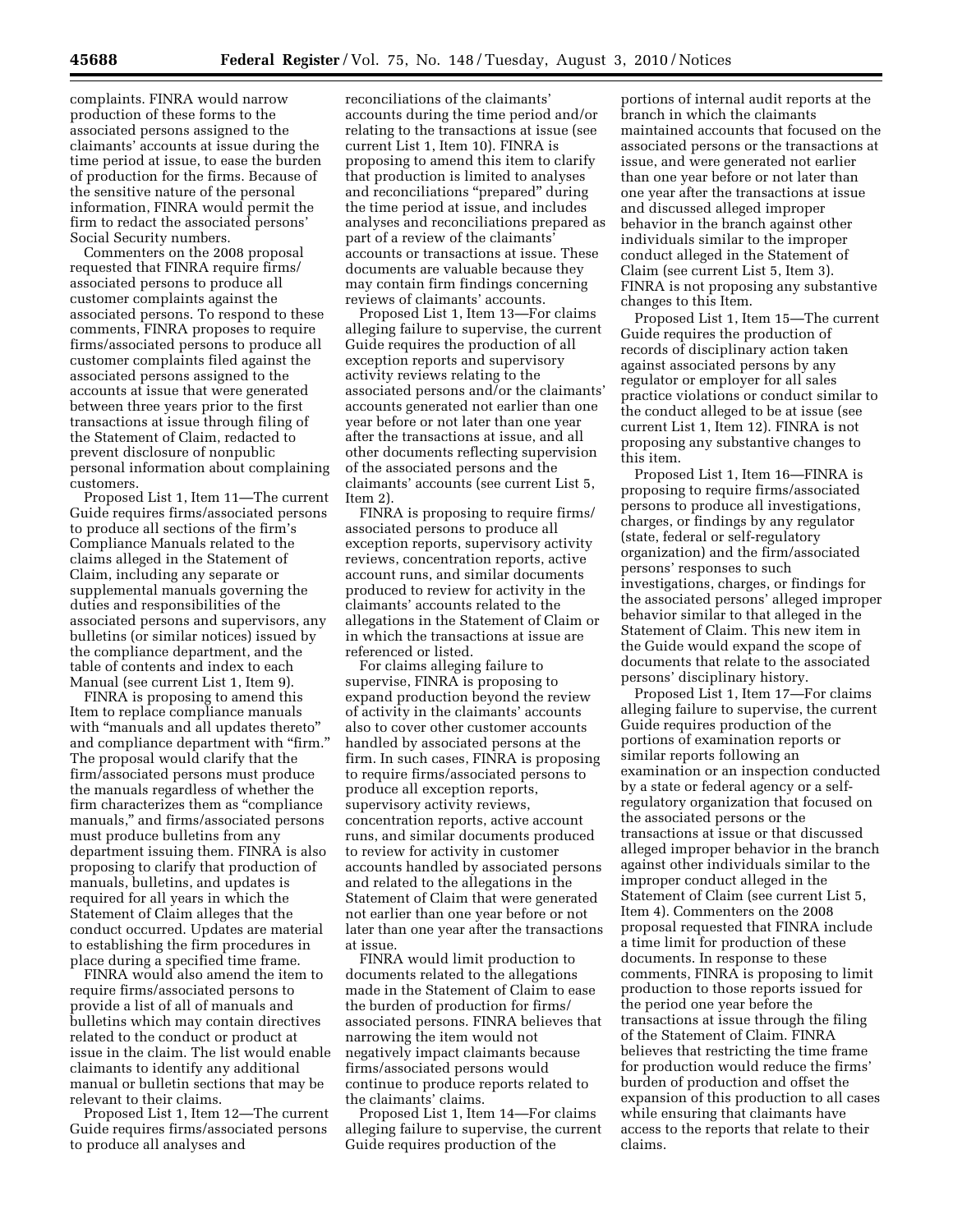Proposed List 1, Item 18—FINRA is proposing to require firms/associated persons to produce documents the respondents obtained by subpoena or by document requests directed to third parties. While this item would be new in the Guide, it is not a new requirement because the subpoena rule, Rule 12512(e), already requires production of subpoenaed documents. FINRA is proposing to cross-reference that rule in the Guide. FINRA would also add documents received by request directed to third parties at any time during the case to ensure that all parties have access to documents obtained without a subpoena from non-parties.

Proposed List 1, Items 19, 20, and 21—In the current Guide, firms/ associated persons are required to produce documents relating to associated persons' commissions and/or compensation when claimants allege churning (see current List 3, Items 1–3), failure to supervise (see current List 5, Item 1), or unsuitability (see current List 13, Item 2).

Proposed List 1, Item 19—FINRA is proposing to require firms/associated persons to produce documents showing the associated persons' gross and net compensation for the transactions at issue in the Statement of Claim. This is new in the Guide. Documentation of compensation on an order-by-order basis provides parties with a clear understanding of how much firms paid associated persons for the trading at issue. If the accounts at issue were the subject of fee arrangements that are not based on remuneration per trade, firms/ associated persons would be required to produce a record of compensation earned for the period when the transactions in the accounts took place.

Proposed List 1, Item 20—The current Guide requires firms/associated persons to produce commission runs relating to the claimants' accounts at issue or, in the alternative, a consolidated commission report relating to the accounts (see current List 3, Item 1). It also requires firms/associated persons to produce documents reflecting compensation of any kind, including commissions, from all sources generated by the associated persons assigned to the claimants' accounts for the two months preceding, through the two months following, the transactions at issue, or up to 12 months, whichever is longer. The firm may redact all information identifying customers who are not parties to the action except for the last four digits of the non-party customer account number for each transaction (see current List 3, Item 2).

In addition, for claims related to solicited trading activity, FINRA is

proposing to require the firm/associated persons to produce a record of all compensation, monetary and nonmonetary, including, but not limited to, monthly commission runs for the associated persons who handled the claimants' accounts. That record should reflect the securities traded, dates traded, whether the trades were solicited or unsolicited, and the gross and net commission from each trade. Firms would be required to produce this record for a period of time beginning three months before and ending three months after the trades at issue in the claimants' accounts. FINRA is proposing to impose this additional production only in claims relating to solicited trading activity because the records would be most relevant to such activity. The required documents may provide claimants with evidence regarding the extent to which the associated person recommended securities to other customers.

The firm may redact names and other non-public personal information concerning customers who are not parties to this claim, but would be required to provide sufficient information to identify: (1) The nonparty customers' accounts, including the last four digits of the non-party customers' account numbers; (2) the associated persons' own and related accounts, including the last four digits of the associated persons' account numbers; and (3) the type of account (IRA, 401(k), etc.). Activity in the associated persons' account may be correlated to the transactions in the customers' accounts.

Proposed List 1, Item 21—The current Guide requires firms/associated persons to produce documents describing the basis upon which the firm compensated the associated persons during the years in which the transactions or occurrences in question occurred, including any bonus or incentive program, and compensation and commission schedules (see current List 3, Item 3 and current List 13, Item 2). FINRA would add clarity to this item by requiring production of a record of all agreements pertaining to the relationship between the associated person and the firm, summarizing the associated person's compensation arrangement or plan with the firm, including commission and concession schedules, bonus or incentive plans, and schedules showing compensation. If the firm based the associated persons' compensation on factors other than remuneration per trade, the item would require documentation of the method by which compensation was determined.

Proposed List 1, Item 22—For claims with allegations relating to an insurance product that includes a death benefit, FINRA is proposing to require firms/ associated persons to produce all information concerning the claimants' insurance holdings and the recommendations, if any, to the claimants regarding insurance products. This new requirement in the Guide could provide parties with evidence in cases involving annuities.

## *Items Firms/Associated Persons Would No Longer Be Required To Produce*

Holding Pages—In the current Guide, firms/associated persons are required to produce holding pages for the claimants' accounts at issue (see current List 1, Item 4). FINRA is proposing to delete this item from the Guide because holding pages (hand written records of transactions made and kept by associated persons) are, generally, no longer in use. Firms provide transaction information to customers on account statements and/or confirmations.

Order tickets—In the current Guide, firms/associated persons are required to produce order tickets for the claimants' transactions in cases alleging unauthorized trading (see current List 11, Item 1). FINRA is proposing to delete this requirement from the Guide because production of order tickets is burdensome and evidence relating to whether the claimants authorized a particular transaction would be produced under proposed List 1, Items 4, 6, and 8.

## *List 2—Documents the Customers Shall Produce in All Customer Cases*

The documents identified in each numbered item are presumptively discoverable in every case unless the item specifically limits production to a specific type of claim.

As stated above, to distinguish between customers who are parties to an arbitration and other customers of a brokerage firm, the discussion below refers to customer parties as ''claimants'' throughout.

Proposed List 2, Item 1—In the current Guide, claimants are required to produce all claimant and claimantowned business (including partnership or corporate) federal income tax returns, limited to pages 1 and 2 of Form 1040, Schedules B, D, and E, or the equivalent for any other type of return, for the three years prior to the first transaction at issue in the Statement of Claim through the date the Statement of Claim was filed (see current List 2, Item 1). FINRA is proposing to expand this item to require production of Form 1040 schedule A and the IRS worksheets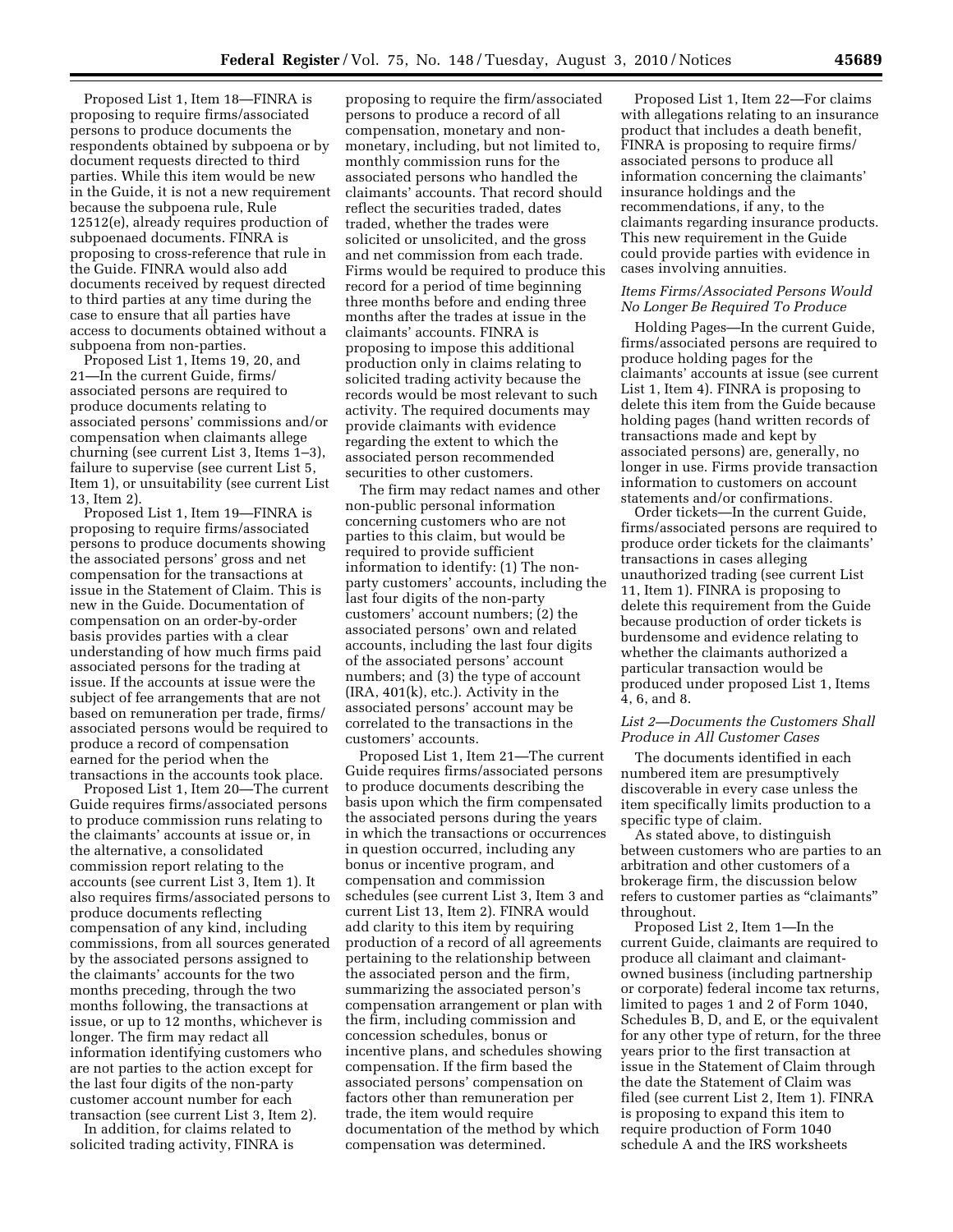related to Schedules A, B, D, and E. The expanded production would provide parties with a broader understanding of the claimants' financial status and investment activity during the relevant period. The amendments would provide that the income tax returns must be identical to those that the claimants filed with the Internal Revenue Service.

Because of the sensitive nature of the personal information, FINRA would permit claimants to redact their Social Security numbers. FINRA would also permit claimants to redact information relating to medical and dental expenses and the names of charities on Schedule A unless the information relates to the allegations in the Statement of Claim.

Proposed List 2, Item 2—The current Guide requires claimants to produce financial statements or similar statements of the claimants' assets, liabilities, and/or net worth for the period covering the three years prior to the first transaction at issue in the Statement of Claim through the date the claimants filed the Statement of Claim (see current List 2, Item 2). FINRA is proposing to add clarity to this item by specifying that financial statements include statements within a loan application. The item would also provide that claimants are not required to create financial statements in order to comply with the item.

Proposed List 2, Item 3—The current Guide requires claimants to produce copies of all documents received from the firm/associated persons and from any entities in which the claimants invested through the firm/associated persons, including monthly statements, opening account forms, confirmations, prospectuses, annual and periodic reports, and correspondence (see current List 2, Item 3). FINRA is proposing to expand this item to include research reports. Research reports may provide evidence concerning the basis for the claimants' investment decisions.

FINRA is proposing to eliminate mandatory production of account statements and confirmations if claimants stipulate to having received them. The amendments would require claimants to produce any statements or confirmations with hand written notations on them or which are not identical to those sent by the firm. The amendments would decrease claimants' discovery costs while preserving the requirement to produce documents that may have probative value.

Proposed List 2, Item 4—The current Guide requires claimants to produce account statements and confirmations for accounts maintained at securities firms other than the respondent firm for the three years prior to the first transaction at issue in the Statement of Claim through the date the claimants filed the Statement of Claim (see current List 2, Item 4). FINRA is proposing to amend this item to permit claimants to provide written authorization allowing the firm/associated persons to obtain account statements directly from the securities firms instead of providing copies of the statements. If the claimants elect to provide written authorization to the firm/associated persons to obtain the account statements, the claimants would still be required to provide all account statements in the claimants' possession, custody, or control with hand written notations on them or which are not identical to those sent by the firm. The proposal would ensure that other parties to the matter have a complete understanding of the claimants' investing history. FINRA proposes to eliminate confirmations from the item to ease the burden for investors. If necessary, firms would be able to request confirmations separately.

Proposed List 2, Item 5—The current Guide requires claimants to produce agreements, forms, information, or documents relating to the accounts at issue signed by or provided by the claimants to the firm/associated persons (see current List 2, Item 5). FINRA is proposing to expand the scope of this item by requiring production of documents relating to accounts or transactions at the firm regardless of whether claimants signed the documents.

Proposed List 2, Item 6—The current Guide requires claimants to produce account analyses and reconciliations prepared by or for the claimants relating to the accounts at issue (see current List 2, Item 6). FINRA is proposing to provide clarity to this item by changing  $\ddot{ }$ "the account(s) at issue" to "the accounts at the respondent firm or transactions with the respondent firm during the time period at issue.''

Proposed List 2, Item 7—The current Guide requires claimants to produce notes, including entries in diaries or calendars, relating to the accounts at issue (see current List 2, Item 7). FINRA is proposing to amend this item to provide clarity by changing ''the account(s) at issue'' to ''accounts at the respondent firm or transactions at issue with the respondent firm."

Proposed List 2, Item 8—The current Guide requires claimants to produce recordings and notes of telephone calls or conversations about the claimants' accounts at issue that occurred between the associated persons and the claimants (and any person purporting to act on behalf of the claimants) (see

current List 2, Item 8). For claims alleging unauthorized trading, claimants are also required to produce telephone records, including telephone logs, evidencing telephonic contact between the claimants and the firm/associated persons (see current List 12, Item 1). FINRA is proposing to combine these items into new Item 8. FINRA is not proposing any substantive changes to the items.

Proposed List 2, Item 9—The current Guide requires claimants to produce correspondence between the claimants (and any person acting on behalf of the claimants) and the firm/associated persons relating to the accounts at issue (see current List 2, Item 9). FINRA is proposing to amend this item to broaden the scope of production by deleting the reference to firm/associated persons. The claimants may have corresponded with persons/entities unrelated to the firm concerning the transactions at issue.

Proposed List 2, Item 10—The current Guide requires claimants to produce previously prepared written statements by persons with knowledge of the facts and circumstances related to the accounts at issue, including those by accountants, tax advisors, financial planners, other associated persons, and any other third party (see current List 2, Item 10). FINRA is not proposing any substantive changes to the current item.

Proposed List 2, Item 11—The current Guide requires claimants to produce complaints/Statements of Claim and answers filed in all civil actions involving securities matters and securities arbitration proceedings, and all final decisions and awards entered in these matters (see current List 2, Item 12). FINRA is proposing to expand the scope of this item by requiring claimants to produce non-confidential settlements entered in these matters because the subject matter of nonconfidential settlements may be relevant to the pending case. The item would specify that claimants must produce the documents for all claims or complaints filed prior to the filing of the current Statement of Claim.

FINRA is also proposing to add that, if a person is party to a confidential settlement agreement that by its terms does not preclude identification of the existence of the settlement agreement, the party must identify the documents comprising the confidential settlement agreement. The proposed change would state that, although not presumptively discoverable, the panel could order the claimants to produce a confidential settlement agreement. The proposal would ensure that parties are aware of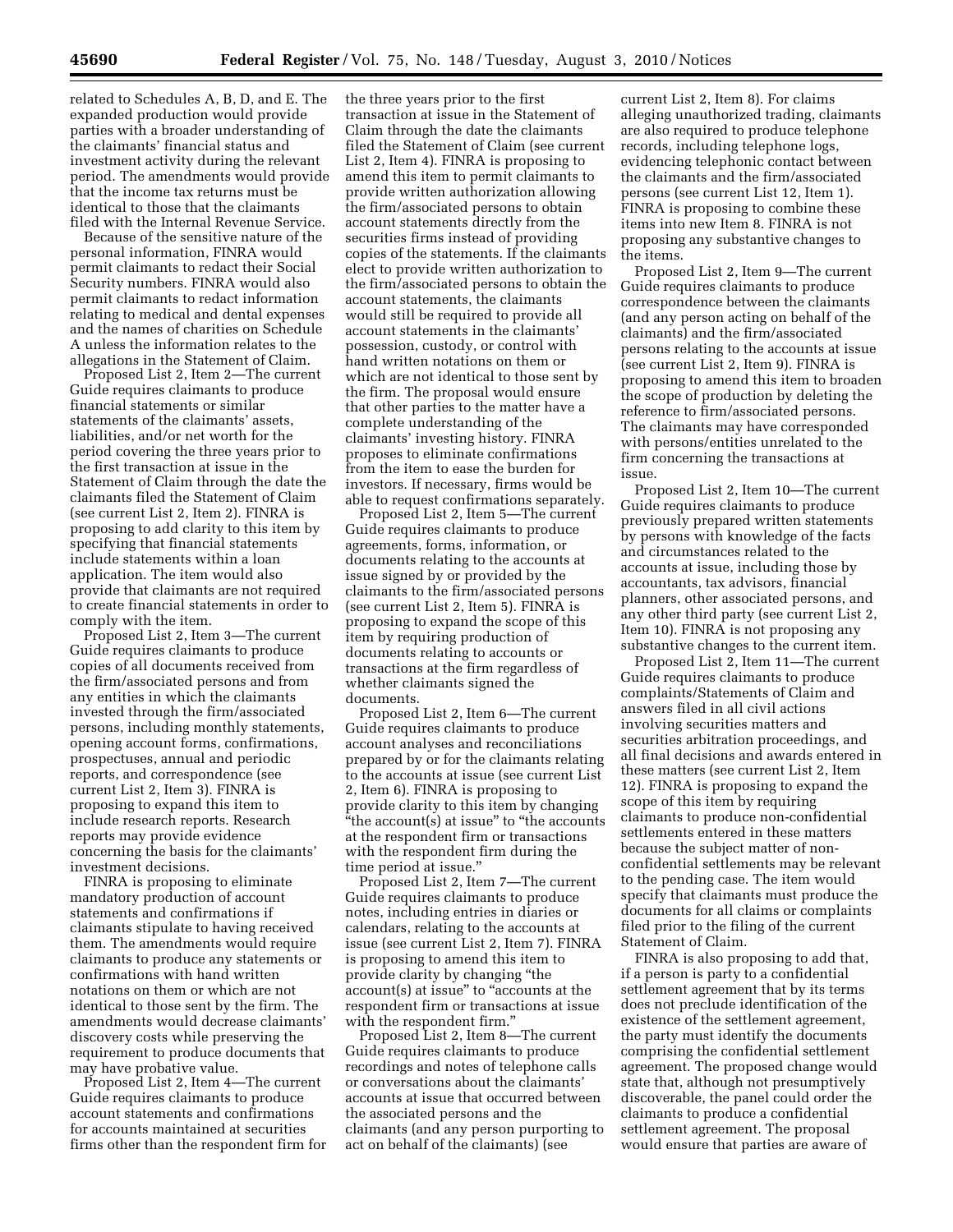other securities actions in which the claimants were parties.

Proposed List 2, Item 12—For claims alleging misrepresentation/omissions (see current List 8, Item 1), negligence/ breach of fiduciary duty (see current List 10, item 1), or unsuitability (see current List 14, Item 1), the current Guide requires claimants to produce documents showing the claimants' ownership in or control over any business entity, including general and limited partnerships and closely held corporations. FINRA is proposing to expand the scope of this item to require that if the claimants are Trustees, they must also provide documents showing all accounts over which they have trading authority. The Trustees' trading activity for other accounts may provide evidence of the Trustees' investment sophistication.

Proposed List 2, Item 13—For claims alleging unsuitability, the current Guide requires claimants to produce written documents they relied upon in making the investment decisions at issue (see current List 14, Item 2). FINRA is proposing to delete the reference to ''documents relied upon'' and require production of all documents the claimants ''received, including documents found through the claimants' own efforts, relating to the investments at issue.'' Documents the claimants received that relate to the investment at issue could provide relevant evidence in a case even if the claimants did not rely on them in making an investment decision.

Proposed List 2, Item 14—For claims alleging unauthorized trading, the current Guide requires claimants to produce documents relied on to show that transactions were made without the claimants' knowledge or consent (see current List 12, Item 2). FINRA is not proposing any substantive changes to the item and is proposing to limit the item to claims alleging unauthorized trading.

Proposed List 2, Item 15—FINRA is proposing to require claimants to produce all materials received or obtained from any source relating to the transactions or products at issue, and other investment opportunities, including research reports, sales literature, performance or risk data, prospectuses, and other offering documents, including documents intended or identified as being ''for internal use only,'' and worksheets or notes. This item would be new in the Guide. Production of these documents may provide evidence concerning the bases for claimants' trading decisions. Therefore, FINRA also is proposing to require claimants to produce any similar materials received or obtained relating to other investment opportunities.

Proposed List 2, Item 16—For claims alleging misrepresentation/omission (see current List 8, Item 2), negligence/ breach of fiduciary duty (see current List 10, Item 2), or unsuitability (see current List 14, Item 3), claimants are required to produce a copy of their resumes. While FINRA is not proposing any substantive changes to the item, claimants would be required to produce the documents in every case.

Proposed List 2, Item 17—For claims alleging misrepresentation/omission (see current List 8, Item 3), negligence/ breach of fiduciary duty (see current List 10, Item 3), or unsuitability (see current List 14, Item 4), claimants are required to produce documents showing their educational and employment background, or a description of their background if not set forth in a resume. While FINRA is not proposing any substantive changes to the item, claimants would be required to produce the documents in every case.

Proposed List 2, Item 18—FINRA is proposing to require claimants to produce documents the claimants obtained by subpoena or by document requests directed to third parties. While this item would be new in the Guide, it is not a new requirement because the subpoena rule, Rule 12512(e), already requires production of subpoenaed documents. FINRA is proposing to cross-reference that rule in the Guide. FINRA would also add documents received by request directed to third parties at any time during the case, to ensure that all parties have access to documents obtained without a subpoena from non-parties.

Proposed List 2, Item 19—For claims involving an insurance product that provides a death benefit, FINRA is proposing to require claimants to produce all insurance information received from an insurance sales agent or securities broker relating to the insurance. This new requirement in the Guide could provide parties with evidence that may be relevant in cases involving annuities.

## *Items Customers Would No Longer Be Required To Produce*

Claimants' complaints—The current Guide requires claimants to produce all prior complaints by or on behalf of the claimants involving securities matters and the firm's/associated persons' responses (see current List 2, Item 11). FINRA is proposing to delete this item as unnecessary because the respondent firm/associated persons would be in possession of such complaints and any responsive documents.

Claimants' action to limit losses—The current Guide requires claimants to produce all documents showing action taken by the claimants to limit losses in the transactions at issue (see current List 2, Item 13). FINRA is proposing to delete this item because, in most instances, the firm/associated persons are in possession of any documents that would be responsive to this item. If necessary, firms would be able to request additional documents.

#### *Conforming Changes*

FINRA is proposing to amend Rules 12506 (Document Production Lists) and 12508 (Objecting to Discovery; Waiver of Objection) to remove references to Lists three through 14 since FINRA would delete these lists in the proposed Guide.

#### 2. Statutory Basis

FINRA believes that the proposed rule change is consistent with the provisions of Section  $15A(b)(6)$  of the Act,<sup>5</sup> which requires, among other things, that FINRA rules must be designed to prevent fraudulent and manipulative acts and practices, to promote just and equitable principles of trade, and, in general, to protect investors and the public interest. FINRA believes that these revisions to the Guide will reduce the number and limit the scope of disputes involving document production and other matters, thereby improving the arbitration process for the benefit of the public investors, brokerdealer firms, and associated persons who use the process.

#### *B. Self-Regulatory Organization's Statement on Burden on Competition*

FINRA does not believe that the proposed rule change will result in any burden on competition that is not necessary or appropriate in furtherance of the purposes of the Act.

## *C. Self-Regulatory Organization's Statement on Comments on the Proposed Rule Change Received From Members, Participants, or Others*

Written comments were neither solicited nor received.

## **III. Date of Effectiveness of the Proposed Rule Change and Timing for Commission Action**

Within 35 days of the date of publication of this notice in the **Federal Register** or within such longer period (i) as the Commission may designate up to 90 days of such date if it finds such longer period to be appropriate and publishes its reasons for so finding or

<sup>5</sup> 15 U.S.C. 78o–3(b)(6).